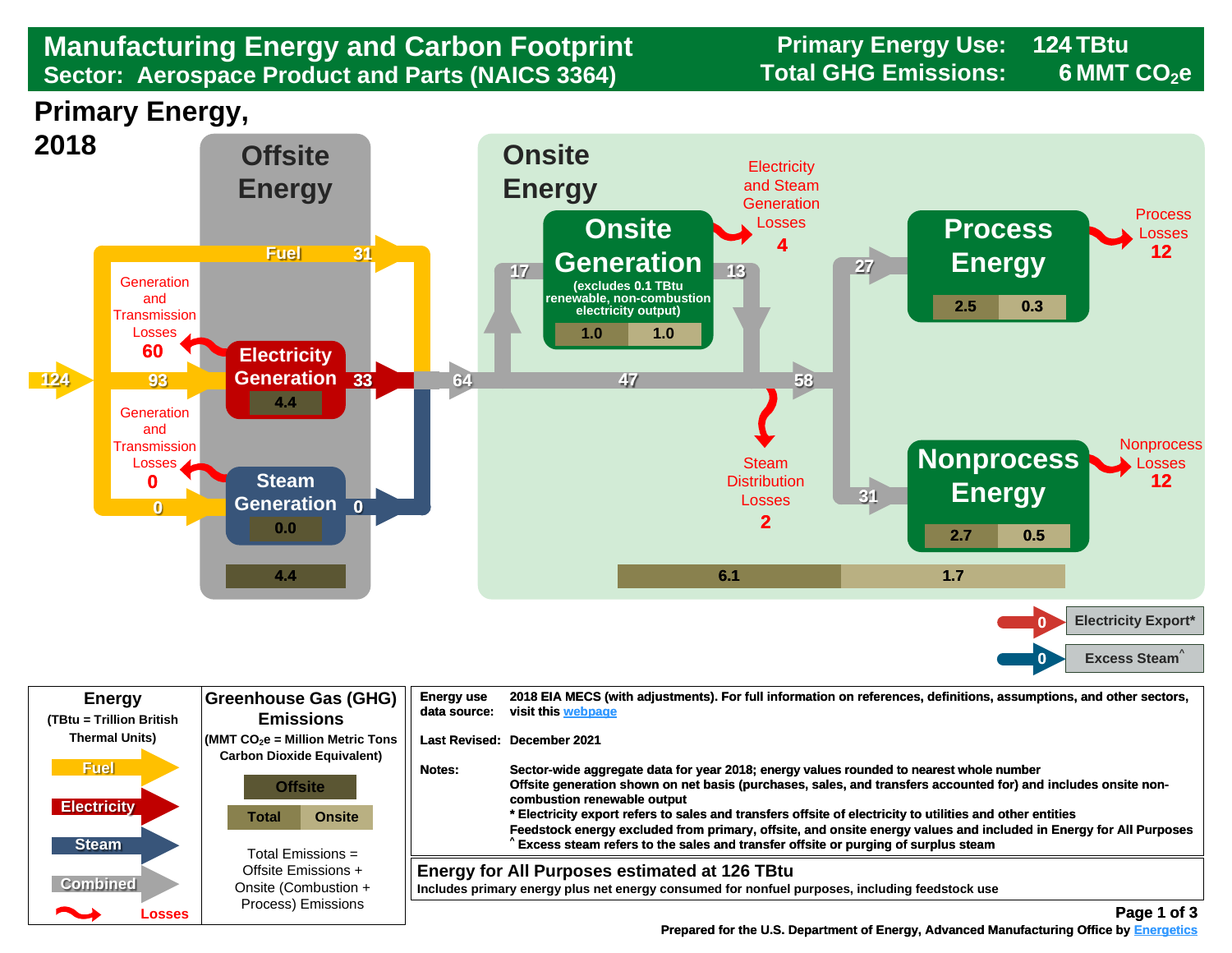

**[Prepared for the U.S. Department of Energy, Advanced Manufacturing Office by Energetics](https://www.energetics.com/)**